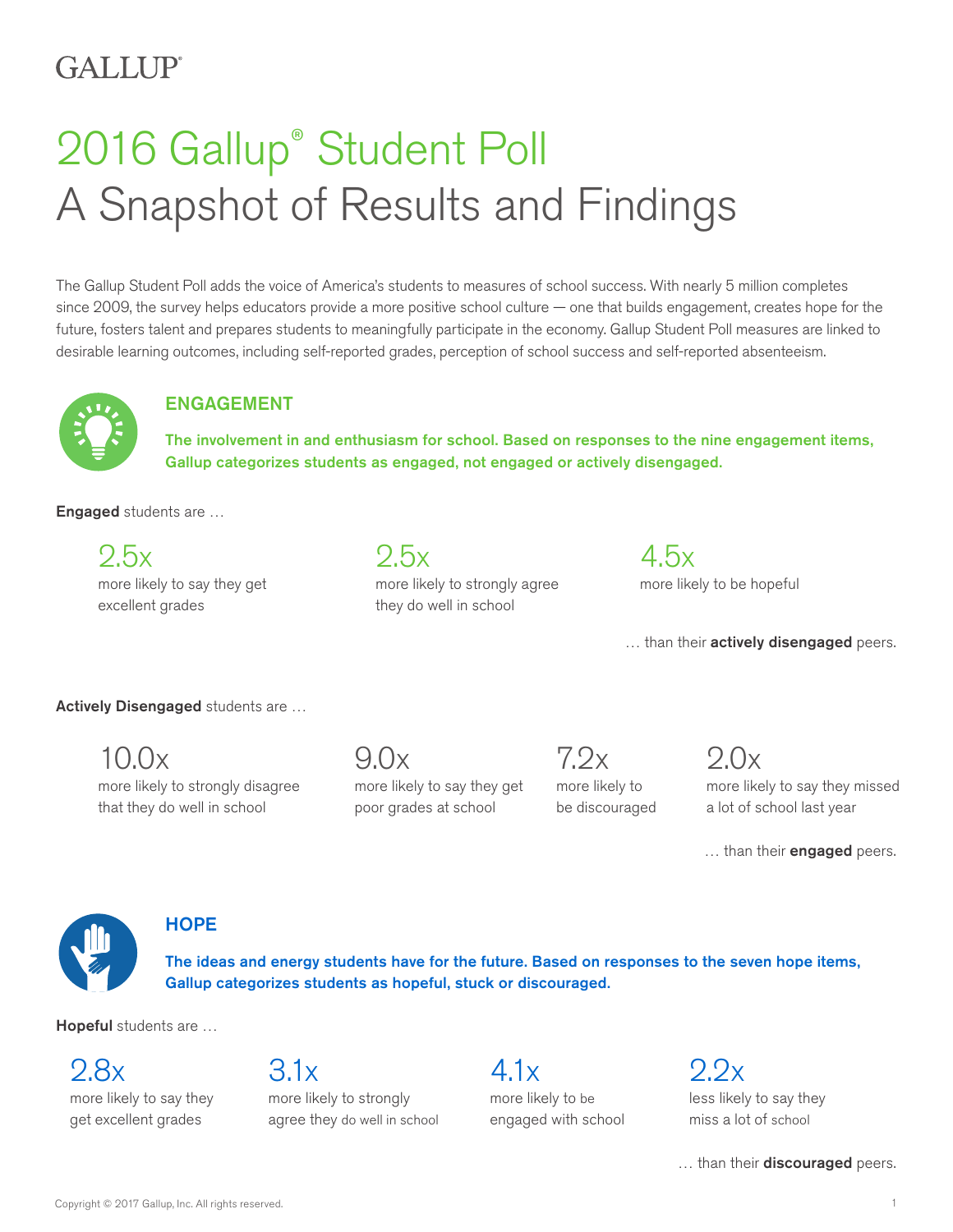#### Engagement and hope are linked to plans after high school.

- Students who plan to attend a four-year college, plan to start their own business or plan to volunteer or serve on a mission are most engaged and hopeful. Students who plan to go to a four-year college are more than twice as likely to be engaged with school as they are to be actively disengaged.
- Students who plan to take time off after high school are least engaged and hopeful. Further, high school students who plan to take time off after they graduate are more than two times as likely to be actively disengaged with school as they are to be engaged.

#### Engagement and hope vary somewhat by race and are similar by gender.

- Engagement and hope are highest among Asian and white students.
- Male and female students are equally likely to be engaged and hopeful with school.

#### Involvement in activities is linked to engagement, hope and self-reported performance in school.

Students who strongly agree they are **involved in at least one activity** are ...

1.6x more likely to be engaged

1.7x more likely to be hopeful

2.1x more likely to say they

get excellent grades

 $91x$ more likely to say they do well at school

... than their **less-involved** peers.

#### Students in upper grades are less likely to be engaged and hopeful than students in lower grades.

- As grade level increases, the percentage of students who are engaged decreases, the percentage of students who are actively disengaged increases and the percentage of students who are hopeful marginally decreases.
- Students in  $5<sup>th</sup>$  grade are much more likely to be engaged than actively disengaged with school. Students in grades 10 through 12 are about as likely to be actively disengaged as they are to be engaged with school.
- Among the nine engagement items, excitement about the future and having a best friend at school are two areas of strength for all grade levels, whereas having fun and doing what they do best are the clearest areas of opportunity for each grade level.

#### Student Engagement — By Grade

% ENGAGED



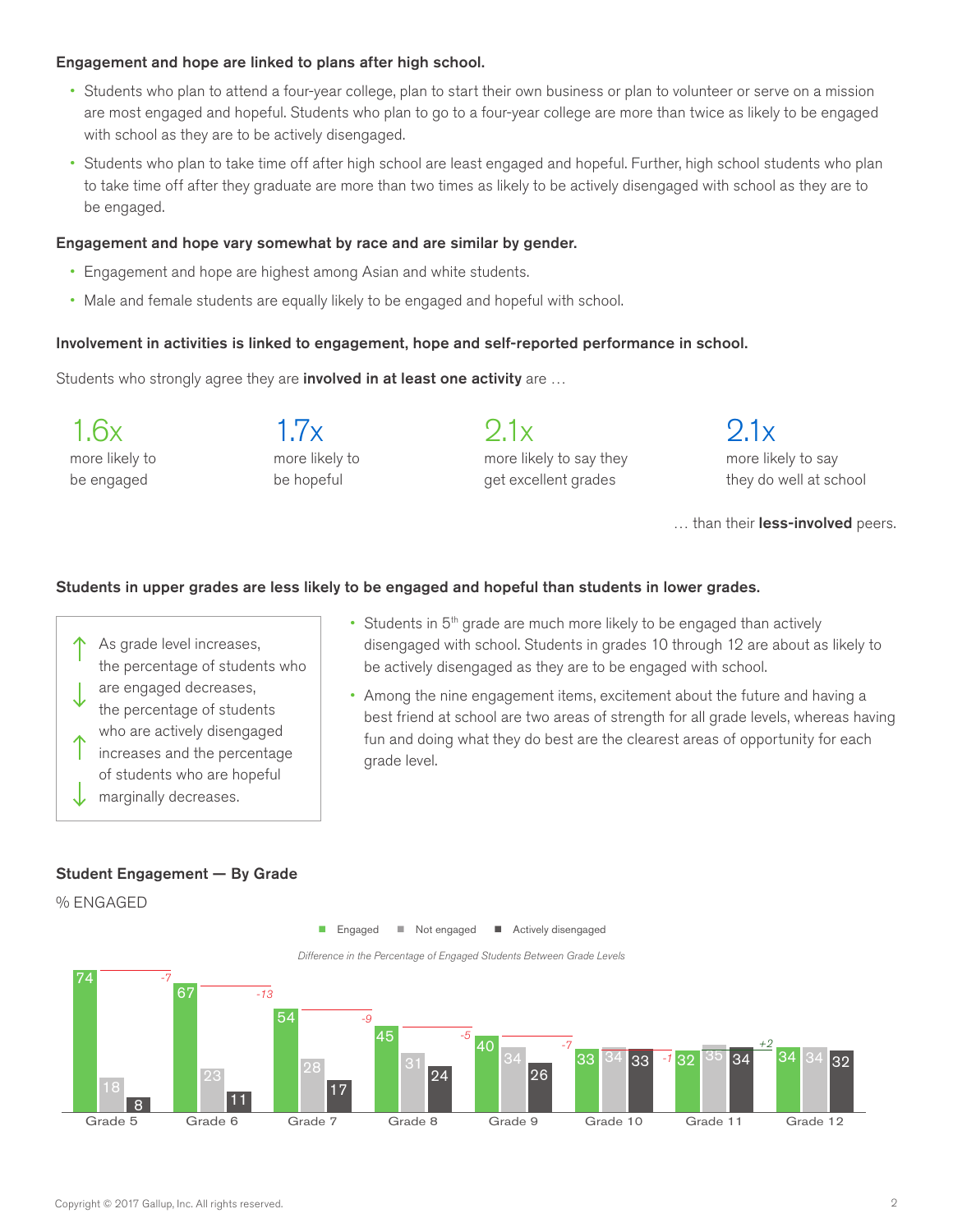| <b>Engagement Items</b><br>% STRONGLY AGREE |                        |                         |              | $5th$ graders<br>are $2.9x$<br>more likely<br>to strongly<br>agree | These two engagement<br>items help explain the<br>difference in student<br>engagement between lower<br>and upper grades. |              |                          | $5th$ graders<br>are $2.8x$<br>more likely<br>to strongly<br>agree |                                       |
|---------------------------------------------|------------------------|-------------------------|--------------|--------------------------------------------------------------------|--------------------------------------------------------------------------------------------------------------------------|--------------|--------------------------|--------------------------------------------------------------------|---------------------------------------|
|                                             | D <sub>o</sub><br>best | Schoolwork<br>important | Feel<br>safe | Have<br>fun                                                        | <b>Best</b><br>friend                                                                                                    | Good<br>work | Something<br>interesting | Adults<br>care                                                     | <b>Excited</b><br>about the<br>future |
| Grade 5                                     | 35                     | 66                      | 62           | 47                                                                 | 84                                                                                                                       | 50           | 59                       | 67                                                                 | 71                                    |
| Grade 11                                    | 17                     | 28                      | 30           | 16                                                                 | 57                                                                                                                       | 30           | 32                       | 24                                                                 | 44                                    |

#### Top Drivers of Excellent Grades

These items represent the top five drivers of self-reported "excellent" grades. Strong agreement with these engagement and hope items leads to the highest likelihood of reporting "excellent" grades among the engagement and hope items studied.

Grades 5 through 8:

- I know I will graduate from high school.
- I have a great future ahead of me.
- I can think of many ways to get good grades.
- I can find many ways around problems.
- I know I will find a good job in the future.

Grades 9 through 12:

- At this school, I get to do what I do best every day.
- I know I will graduate from high school.
- I have a great future ahead of me.
- I can think of many ways to get good grades.
- I can find many ways around problems.



# ENTREPRENEURIAL ASPIRATION

The talent and energy necessary to build businesses that survive, thrive and employ others.

- Students in upper grades are less likely than students in lower grades to strongly agree they plan to start a business.
- More male students (17%) than female students (12%) strongly agree that they will invent something that changes the world.
- Black students express high entrepreneurial aspiration; 36% of black students strongly agree they plan to start their own business compared with 18% of white students.
- Engaged and hopeful students express more entrepreneurial aspiration and experience.

### "I plan to start my own business." — By Grade

% STRONGLY AGREE





Entrepreneurship Aspiration —